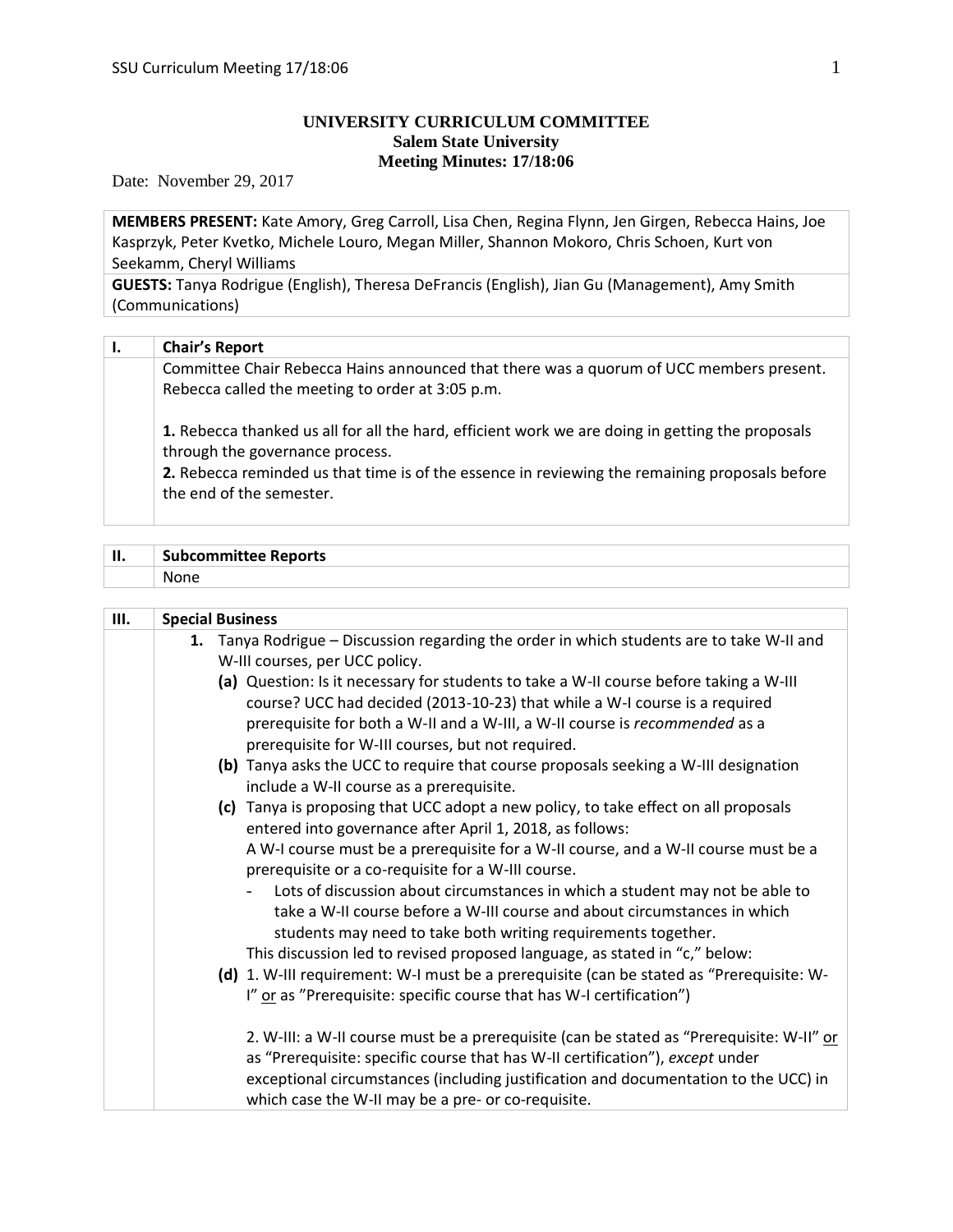|     | All UCC members present voted in favor of adopting the language in item (c), above, to<br>apply to all proposals entered into governance as of April 1, 2018.                                                                                                                                                                                                                                                                                                                                                          |
|-----|------------------------------------------------------------------------------------------------------------------------------------------------------------------------------------------------------------------------------------------------------------------------------------------------------------------------------------------------------------------------------------------------------------------------------------------------------------------------------------------------------------------------|
| IV. | Old Business - those assigned to specific proposals discussed their status and provided updates.                                                                                                                                                                                                                                                                                                                                                                                                                       |
|     |                                                                                                                                                                                                                                                                                                                                                                                                                                                                                                                        |
|     | A. CHILDHOOD EDUCATION AND CARE DEPARTMENT<br>Megan M. made a motion to discuss and approve items 17:194 and 17:198 from the Childhood<br>Education and Care department. Chris S. seconded the motion All UCC members present voted<br>unanimously to discuss the items.                                                                                                                                                                                                                                               |
|     | 1. The UCC is requesting that the All University Committee (AUC) approve items 17:194 and<br>17:198 as these items were already approved by UCC at the 11/17/2017 meeting<br>(a) EDC401-Introduction to Lesson Planning-Change in Course 17:194<br>(b) BS-Early Childhood Education-M.Ed.-Change in Combined Program 17:198                                                                                                                                                                                            |
|     | Since, this item had already voted on by the UCC, no further discussion nor another vote was<br>required.                                                                                                                                                                                                                                                                                                                                                                                                              |
|     | <b>B. COMMUNICATIONS DEPARTMENT</b><br>Joe K. made a motion to discuss and approve the Communications department packet. Shannon<br>M. seconded the motion. All UCC members present voted unanimously to discuss the<br>Communications department packet.                                                                                                                                                                                                                                                              |
|     | 1. Communications-Global Change 18:046<br>Joe K. let the UCC know that the department is in the process of undergoing a department name<br>change, which requires several global changesdiscussion about students being able to graduate<br>with the new name of Media and Communication once the members of UCC and AUC approve the<br>name change. Changing prefix from COM to MCO. No course descriptions or numbers will be<br>changed under this proposed item.<br>2. Re-Name Department of Communications 18:047 |
|     | This is industry standard and name change has been supported by the Dean of Arts and Sciences.<br>This change will be reflected in all the department's Flow Sheets.<br>3. BS-Communications-Media Studies Concentration-Change in Flowsheet 18:081<br>Change in Flow Sheet title, change in required major courses, change in concentration and<br>support courses, change in required credits                                                                                                                        |
|     | 4. COM201-Introduction to Communications-Change in Course 18:082<br>Removing the statement "required of COM majors" and to add the new prefix<br>5. COM202-Writing for Media-Change in Course 18:083<br>Removing the statement "required of COM majors" and to add the new prefix<br>6. COM210-Communications Technology-Change in Course-PGR 18:084                                                                                                                                                                   |
|     | 7. MCO225-Media Training-New Course-OC 18:085<br>Major elective. Reviewed and approved<br>8. COM300-Communication Research Methods-Change in Course 18:088<br>Removing the statement "required of COM majors" and to add the new prefix<br>9. COM309-Editing-Change in Course 18:090                                                                                                                                                                                                                                   |
|     | Removing the statement "required of COM majors" and to add the new prefix<br>10. MCO504-Critical Analysis of Media and Culture-New Course-W-III 18:091                                                                                                                                                                                                                                                                                                                                                                 |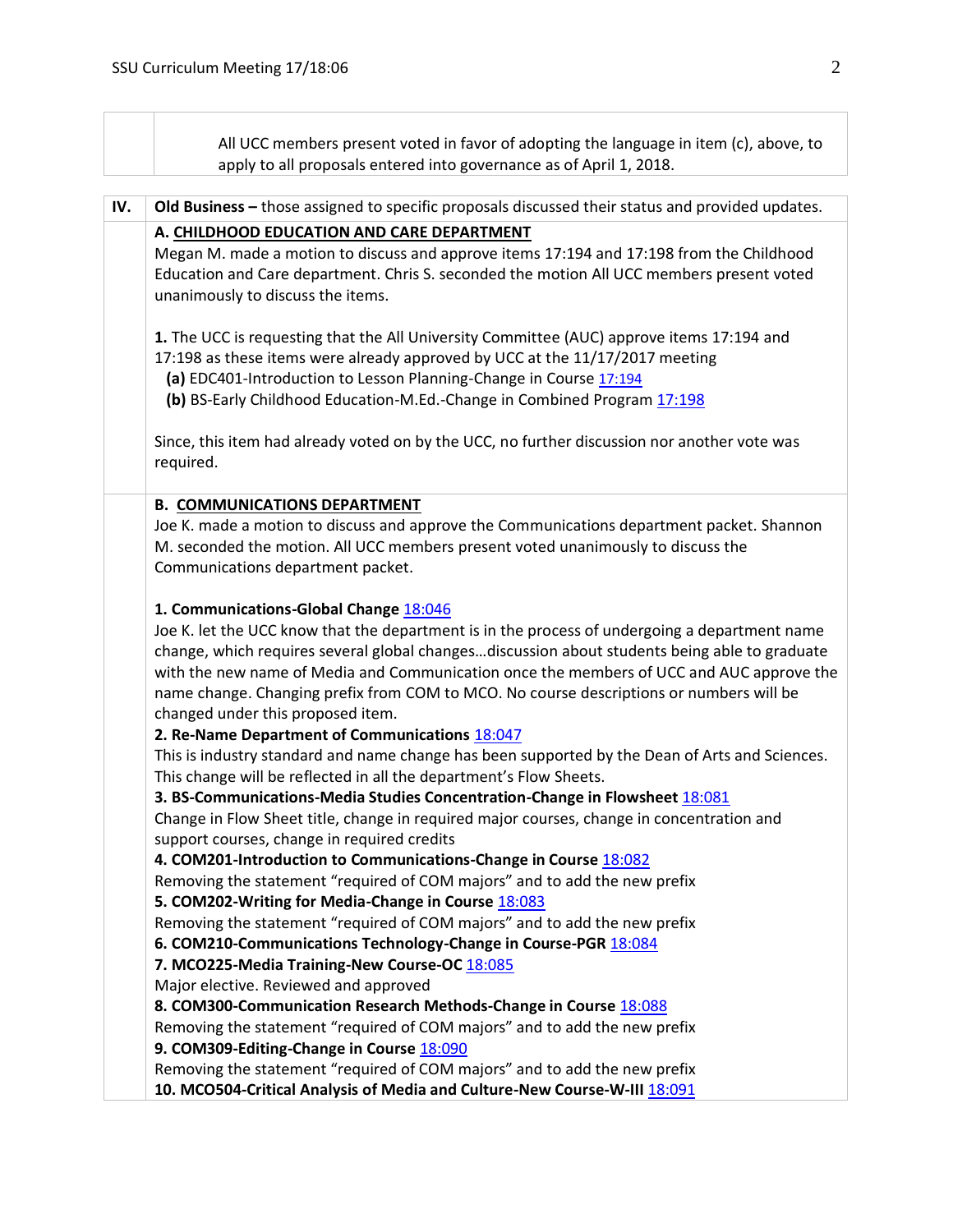Reviewed by the W-III subcommittee, W-II course is a prerequisite. Megan asked that the cap on class size be removed from the "course description" section of the form, and that this issue should be worked out with the Dean. Megan said that desired cap number can be put in the additional course justification section of the new course form.

## **11. COM505-Internship in Communications-Change in Course** [18:092](https://polaris.salemstate.edu/governance/?trackingNum=18:092&search=all)

Revision of course description and Change in the re-take credit policy for this course

### **12. Media and Communications-New Minor** [18:093](https://polaris.salemstate.edu/governance/?trackingNum=18:093&search=all)

**13. Critical Media Studies-New Minor** [18:094](https://polaris.salemstate.edu/governance/?trackingNum=18:094&search=all)

## **14. Communication Studies-Deletion of Minor** [18:095](https://polaris.salemstate.edu/governance/?trackingNum=18:095&search=all)

Three proposals re: COM/MCO minors. Committee discussed deletion of current minor and confirmed that other existing minors are not being deleted at this time. Peter K. asked if the new minors would impact other departments. Consensus of sponsor committee was that the new minors should have no impact other departments.

Question raised: What will happen to students in process of completing current Communication Studies minor? Amy Smith explained that the new Media & Communications Minor was created with these students in mind, and that all courses students minoring in Communication Studies have taken will apply to the Media & Communications minor. Megan also noted that Communication Studies minors could complete the current minor with chair-approved substitutions as needed.

#### **15. BS-Communications-Advertising Communications-Change in Flowsheet** [18:106](https://polaris.salemstate.edu/governance/?trackingNum=18:106&search=all) **[18:106](https://polaris.salemstate.edu/governance/?trackingNum=18:106&search=all)**

**16. BS-Communications-Journalism Concentration-Change in Flowsheet** [18:108](https://polaris.salemstate.edu/governance/?trackingNum=18:108&search=all) **[18:108](https://polaris.salemstate.edu/governance/?trackingNum=18:108&search=all)**

**17. BS-Communications-Media Studies Concentration-Change in Flowsheet** [18:110](https://polaris.salemstate.edu/governance/?trackingNum=18:110&search=all) **[18:110](https://polaris.salemstate.edu/governance/?trackingNum=18:110&search=all)**

**18. BS-Communications-Public Relations Concentration-Change in Flowsheet** [18:112](https://polaris.salemstate.edu/governance/?trackingNum=18:112&search=all) - Items 18:106, 18:108, 18:110, and 18:112 all reflect a change in the course prefix from COM to MCO.

**19. COM501-Practicum in Print and Digital Journalism-Change in Course** [18:194](https://polaris.salemstate.edu/governance/?trackingNum=18:194&search=all) Change in prerequisites

20. **BS-Communications-Advertising Communications-Grad. Cert. Strategic Communications-Change In Flowsheet [18:107](https://polaris.salemstate.edu/governance/?trackingNum=18:107&search=all)** 

21. **BS-Communications-Journalism-Grad. Cert. in Strategic Communications-Change in Flowsheet** [18:109](https://polaris.salemstate.edu/governance/?trackingNum=18:109&search=all)

22. **BS-CommunicationsMedia Studies-Grad. Cert. in Strategic Communications-Change in Flowsheet** [18:111](https://polaris.salemstate.edu/governance/?trackingNum=18:111&search=all)

23. **BS-Communications-Public Relations-Grad. Cert. in Strategic Communications-Change in Flowsheet [18:113](https://polaris.salemstate.edu/governance/?trackingNum=18:113&search=all)** 

- Items 18:107, 18:109, 18:111, and 18:133 were all located under "VI. – Bachelor's to Master's Program," item B on today's agenda. They reflect changes in course prefix from COM to MCO for the department's 4+1 combined programs.

- Megan asked if COM has processed the name change and MCO change with Grad Ed Council for the graduate courses? Megan suggested that the sponsors reach out to Jeremy Bubier to ask if this could be accomplished with a global change course for all COM/MCO grad courses, or if individual course change forms should be submitted for each of the five COM/MCO graduate